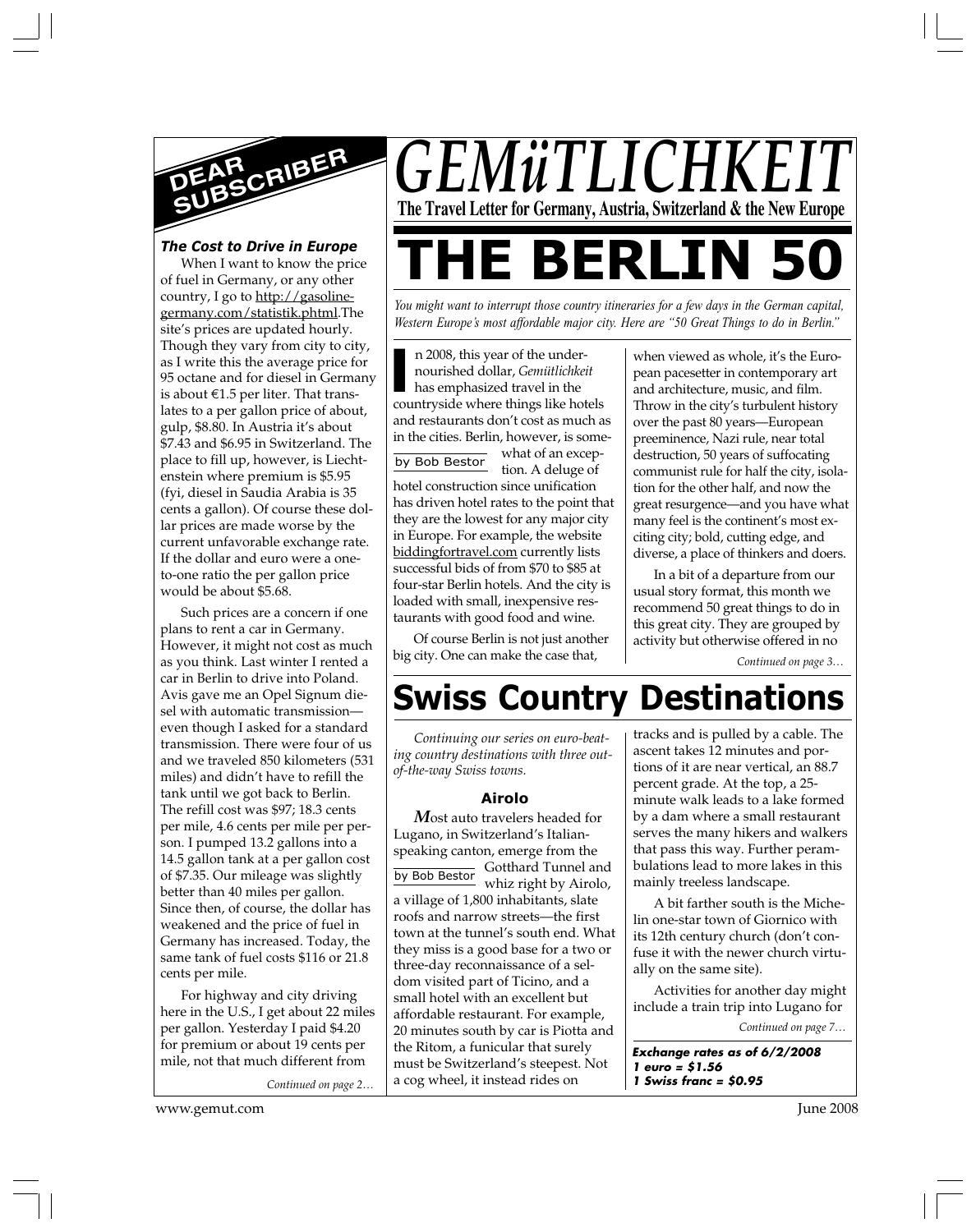#### *DEAR SUBSCRIBER Continued from page 1*

our per mile costs in European rental cars last year. For a variety of reasons I won't go into here, the mostly small, manual transmission cars in Europe's rental fleets achieve better mileage than we do here in the U.S. Over there, a standard midsize car gets over 30 mpg in normal driving. With a diesel engine in a compact car (suitable for two or three persons) you can expect well over 40 miles per gallon. A midsize diesel, such as a Passat or Vectra, should attain 38 to 42 mpg. If these numbers are not good enough for you, Volkswagen is building a hybrid electric/diesel that is predicted to achieve 69 mpg. Some European auto journalists say the car will be in showrooms and rental car fleets late next year.

Your problem, of course, is that you can't be guaranteed a diesel engine on a rental car in Europe. I'm told rental fleets in Germany are about 60 percent diesel, slightly higher among compact and midsize cars. (Tip: the Avis compact car category in Germany is almost entirely diesel).

So, chances are, you're going to be given a rental car that gets 35 to 45 miles per gallon. One with a 12 gallon fuel tank will take you 420 to 540 miles. To provide some perspec-

tive, it's 245 miles from Vienna to Munich; about the same from Munich to Frankfurt, and 344 miles from Frankfurt to Berlin. Accurate point to point mileage computations can be found at www.viamichelin.com.

As you can see by the chart in the box, the difference in cost between driving a 45 mpg car 1,000 miles in Switzerland vs. a 30 mpg car in Germany is \$293 minus \$154 or \$139. Perhaps the days of the Vienna-Ber-

| <b>Fuel Cost Per Mile</b> |                                       |      |      |      |      |  |  |  |  |
|---------------------------|---------------------------------------|------|------|------|------|--|--|--|--|
|                           | Costs per mile in cents               |      |      |      |      |  |  |  |  |
|                           | Price Per Gal 30pmg 35mpg 40mpg 45mpg |      |      |      |      |  |  |  |  |
| Germany                   | \$8.80                                | 29.3 | 25.1 | 22.0 | 19.5 |  |  |  |  |
| Austria                   | \$7.43                                | 24.7 | 21 2 | 18.6 | 16.5 |  |  |  |  |
| Switzerland \$6.95        |                                       | 23.2 | 198  | 17.3 | 154  |  |  |  |  |

lin-Paris-Rome driving itinerary are over. Better to meander from Frankfurt to Koblenz and down the Mosel, then south through the Black Forest, east into Bavaria, and back north up the Romantic Road to Frankfurt. Add a few short sidetrips and you have a relaxed, mostly country vacation of about 1,000 miles full of good things to see and experience. Depending on the car you drive and your fuel type—all of it in this case purchased in Germany— such a trip should cost from \$195 to \$293. A similar 1,000 mile journey in Austria would be \$165 to \$247, and from \$154 to \$232 in Switzerland.

Of course, that's just the price of

www.gemut.com http://theeuropetraveler.com

fuel. For a compact rental car (4 doors, air, manual) for two weeks in Germany you'll pay about \$480 including value added tax and unlimited miles. If you want a midsize car it will cost about another \$80.

#### *GPS Update*

In other car rental news: except for some high-end vehicles, Europcar no longer offers free GPS in Germany. For three euros per day they'll give you a porta-

> ble GPS. Avis in Germany still offers it free, on request, on vehicles larger than the economy and compact categories. There is a nine euro per day charge (max. 90 euros per rental) on the smaller car categories. With the exception of Hertz's Neverlost system—

\$25 per day/\$121 per week—rental companies' navigation systems only work in the countries in which they are rented.M

#### **Using Gemütlichkeit**

• Hotel prices listed are for one night. Discounts are often available for longer stays.

• All hotel prices include breakfast unless otherwise noted.

• Local European telephone area codes carry the "0" required for in-country dialing. To phone establishments from outside the country, such as from the USA, do not dial the first "0".

#### **Logging on to Our Website**

Back issues in PDF format from January 1993, except for the most recent 10, are available free to subscribers only at www.gemut.com (click on "Members"). To access the issues, enter the user name and password published in this space each month. The new codes are:

User Name: **nbrl** Password: **3131**

| <i><b>GEMüTLICHKEIT</b></i><br>Vol. 22, No. 5                                                                                                | <b>HOTEL RESTAURANT RATING KEY</b> |              |                            |              |  |
|----------------------------------------------------------------------------------------------------------------------------------------------|------------------------------------|--------------|----------------------------|--------------|--|
| <b>June 2008</b><br>The Travel Letter for Germany, Austria, Switzerland & the New Europe                                                     | <b>Rating Scale</b>                | <b>Scale</b> | <b>Restaurant Criteria</b> |              |  |
|                                                                                                                                              | Excellent                          | $16 - 20$    | Food                       | 65%          |  |
| <b>Robert H. &amp; Elizabeth S. Bestor</b><br><b>Publishers:</b><br>Nikki Goth Itoi<br><b>Executive Editor:</b>                              | Above Average                      | 12 - 15      | Service                    | 20%          |  |
| <b>Contributors:</b><br><b>Tom Bross</b>                                                                                                     | Average                            | $8 - 11$     | Atmosphere                 | 15%          |  |
| <b>Sharon Hudgins</b>                                                                                                                        | Adequate                           | 4 -<br>- 7   |                            |              |  |
| <b>Thomas P. Bestor</b><br><b>Consulting Editor:</b><br><b>Online Services:</b><br><b>Kurt Steffans</b>                                      | Unacceptable                       | $0 - 3$      |                            |              |  |
| <b>Subscriber Travel Services:</b><br><b>Andy Bestor, Laura Riedel</b>                                                                       | <b>Hotel Rating Criteria</b>       |              | <b>Value Rating</b>        | <b>Scale</b> |  |
| Gemütlichkeit (ISSN 10431756) is published 10 times each year by UpCountry                                                                   | People/Service                     | 30%          | Outstanding Value          | $17 - 20$    |  |
| Publishing, 288 Ridge Road, Ashland OR 97520. TOLL FREE: 1-800/521-<br>6722 or 541/488-8462, fax: 541/488-8468, e-mail travel@gemut.com. Web | Location/Setting                   | 15%          | Very Good Value            | $12 - 16$    |  |
| site: www.gemut.com. Subscriptions are \$67 per year for 10 issues. While                                                                    | Guestrooms                         | 30%          | Average Value              | $9 -$<br>11  |  |
| every effort is made to provide correct information, the publishers can make                                                                 | Public rooms                       | 5%           | <b>Below Average Value</b> | $5 - 8$      |  |
| no guarantees regarding accuracy.<br><b>POSTMASTER: SEND ADDRESS CHANGES TO:</b><br>Gemütlichkeit, 288 Ridge Road., Ashland OR 97520         | Facilities/Restaurant              | 20%          | A Rip-Off                  | ი -<br>4     |  |

Gemütlichkeit 2 June 2008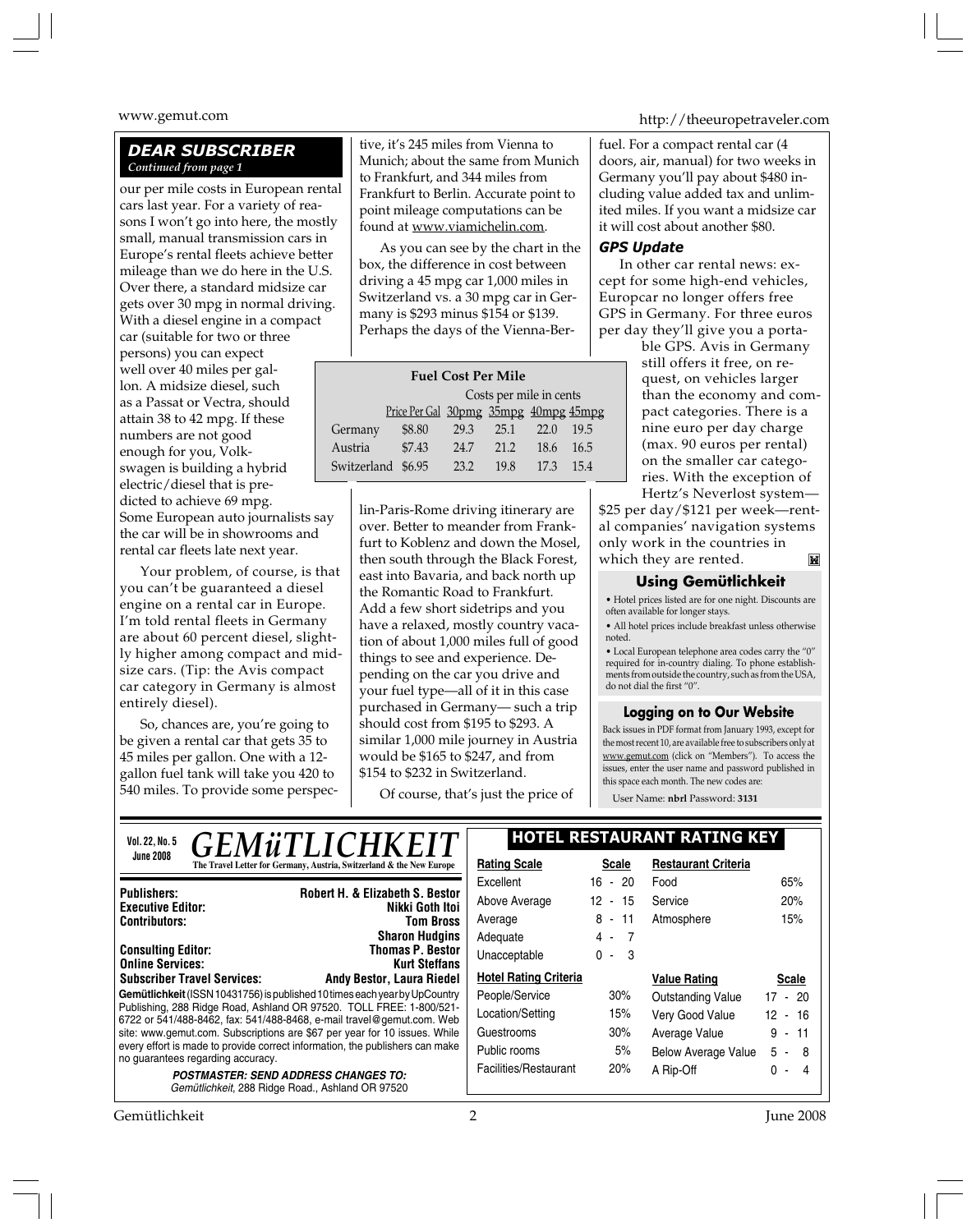#### http://theeuropetraveler.com www.gemut.com

#### *COUNTRY LIFE Continued from page 1*

particular order of preference. They aren't the 50 "best" things to do because, as you will see, we've excluded most of the well-known sights, hotels and restaurants. (Much of what we left out can be viewed at www.gemut.com. See also the May 2006 issue of *Gemütlichkeit* at the website.) This issue's list of 50 emphasizes the less touristy, the less expensive, and the more off-beat. Here they are:

#### **1. Headquarter at Hotel Art Nouveau**

OK, it's time for disclosure. When it comes to the Art Nouveau I've lost all objectivity. Since we first discovered their then-new hotel in 1997, Christine and Gerd Schlenzka have become personal friends. Liz and I have vacationed with them in the U.S., in Canada, in Poland, in Germany, and shared many meals in restaurants all over Berlin. It was Gerd who introduced us to Rogacki and Tavola Calda, two simple, authentic restaurants that have become reader favorites. Christine knows Berlin art and architecture like a 13-year-old baseball fan knows batting averages, and enjoys directing her guests to the newest art venue and the latest architectural masterpiece.

Located in a pre-war building in the highly desirable Savignyplatz neighborhood, — near the Ku'damm and full of good restaurants and interesting shops — Art Nouveau's guestrooms feature hardwood floors, high-ceilings, tall windows, and the special decorating touch of Christine Schlenzka.

The hotel's pleasant common room seems always full of sunlight and is a cheery spot to partake the daily breakfast buffet or, in the evening, to sip a beverage from the honor bar.

Info: Hotel Art Nouveau, Leibnizstrasse 59, 10629 Berlin, tel. +49/ 030/32 77 44 0, fax 32 77 44 40, email: info@hotelartnouveau.de, web: www.hotelartnouveau.de. Doubles from E126, but ask for the *Gemütlichkeit* subscriber discount.

#### **2. Buy a Berlin Welcome Card**

Berlin is a sprawling city. It's main attractions are scattered over a large area. To see them, plan to rely on the city's excellent rail and bus system. The Welcome Card offers unlimited transportation for one adult and up to three children under 14, plus a discount of 25 percent or more to 120 cultural and sightseeing attractions. The 48-hour card is  $\epsilon$ 16.5 and the 72hour version costs E21.5. Sold at most train platforms or, before you leave for Europe, at www.gemut.com (click "Pre-book a sightseeing tour").

#### FOOD & DRINK

#### **3. Lunch at Rogacki**

At this standup, four-sided seafood bar in a blue-collar district market, CEOs in handmade suits rub elbows with hard-hat laborers and TV stars. Choose from the menu board or find something at one of the market's vendor stands; see it cooked on the grill, garnished with crisp, fresh salad or amazing roast potatoes *mit Speck* (bacon)—or both—then served still sizzling. A wonderful *Nordsee* shrimp and bacon-sprinkled flounder, with the grilled potatoes, is  $\epsilon$ 8.5 and easily serves two. Three oysters —tasting as though they were plucked from the sea within the last 15 minutes —including a brimming glass of crisp white wine are just E6.65. Info: Wilmersdorfer Str. 145, www.rogacki.de. Lunch only.

#### **4. Budvar at KaDeWe**

At some point in every trip to Berlin, I make my pilgrimage to the little Budvar/Pilsner Urquell concession on the sixth floor of KaDeWe department store. This quiet corner, which reverently and with understated ceremony, serves these two great Czech beers, attracts devotees from all income and social levels. I place my order, pay the  $\epsilon$ 3.5, and watch the barman begin the process of filling my glass. After the initial flow from the tap he sets the glass aside for a moment to let the foam subside. It takes several fill-subside cycles about seven or eight minutes—to produce a perfect head of foam. Typically he has six to eight glasses in various stages of fill. When each is

just right—the foam just peeking over the gold rim of the elegant glass, about an inch above the four-tenths liter line—he puts a little paper doily around the stem and over the base, then sets the glass before me on the correct Budvar or Pilsner Urquell coaster. The first sip is a moment I will have thought about for months. Usually I sit at the bar and watch the pouring ritual but sometimes I take my beer to the counter under the big window and look out over the city. Occasionally I get a sandwich or a sausage at one of the nearby food stands—only pretzels (one euro) are sold at the bar. When my glass is nearly empty I start thinking how long it will be before I'm back in Berlin and, at that point, almost always order a second beer. Which of the two beers do I prefer? It's very close and for many years I was partial to Budvar, but last December the Pilsner Urquell won my heart. Info: Tauentzienstrasse 21-24, tel. 2121 0, www.kadewe-berlin.de, info@kadewe.de

#### **5. Pizza at Ali Baba**

Who says Europe is expensive? At Ali Baba, in the Savignyplatz district, a generous slice of pizza is one euro and a short beer costs  $\epsilon$ 1.8. The funky, comfortable back room is a popular neighborhood gathering spot. Info: Bleibtreustr 45, tel. 30 8811350, www.alibaba-berlin.de, mail@alibaba-berlin.de

### **6. Die Zwölf Apostel (12 Apostles)**

Moderately-priced, but tasty Italian food served in rooms that are more Sistine Chapel than Berlin restaurant. Opulent wall and ceiling frescos, good pasta, fresh salads, and large, delicious pizzas. There are two "12 Apostles," one in the Savignyplatz neighborhood (open 24-hours), and another on Georgenstrasse in the old East, in a building under S-Bahn tracks in a row of antique shops. A daily business lunch of pasta and a small salad costs just E6.5. Live piano music after 9pm at the Georgenstrasse location. Info: Bleibtreustrasse 49 or Georgenstrasse 2, tel. 312 1433 or 201 0222, www.12-apostel.de

Gemütlichkeit June 2008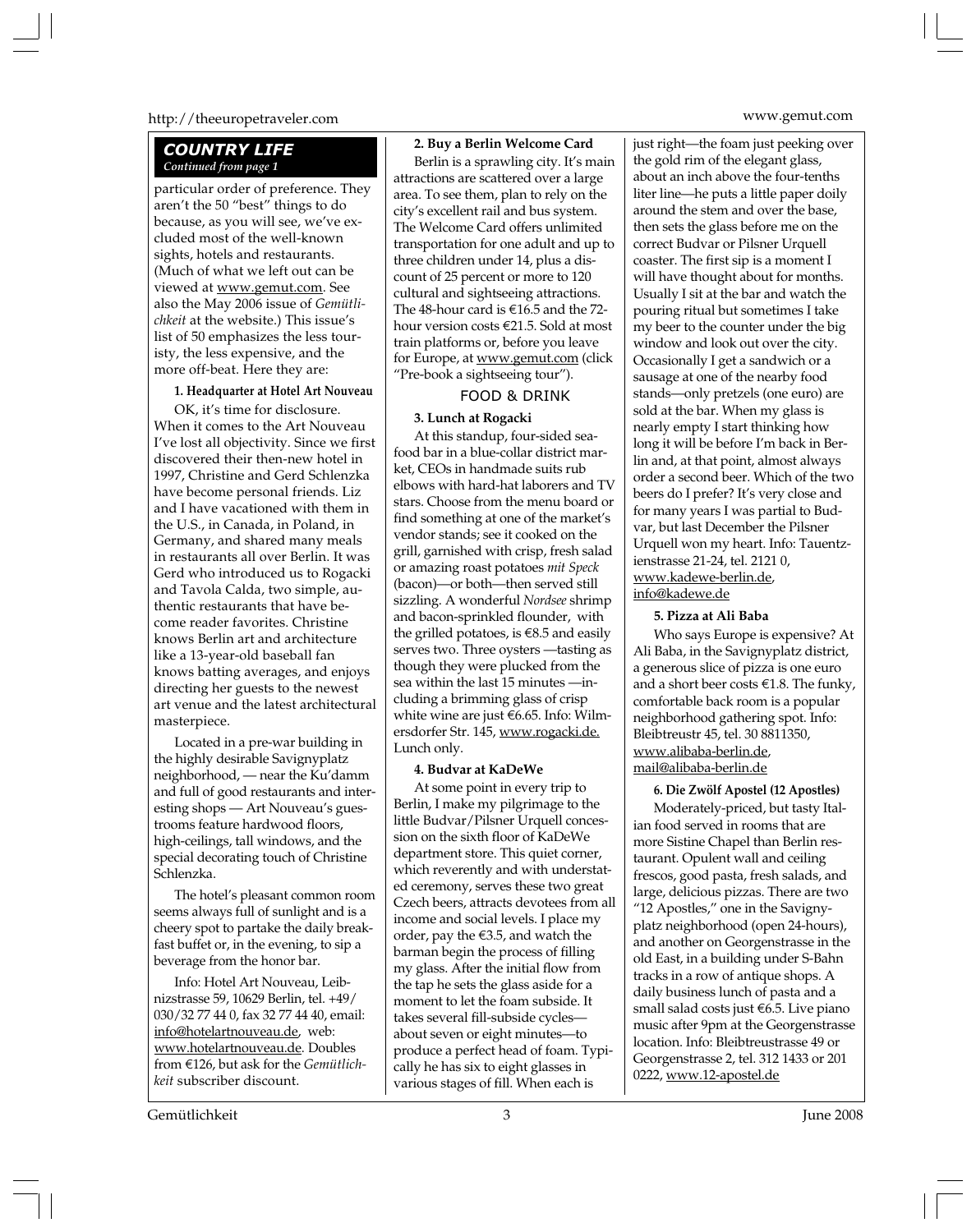#### **7. Ristorante Tavola Calda**

This tiny neighborhood (Savignyplatz) favorite typifies the diversity and quality of Berlin restaurants. Topnotch calves liver, fresh fish, and, of course, pasta. Friendly service in a small dining room that's often still full at 11:30pm — always a good sign. It's handy, too, to the Hotel Art Nouveau. Main dishes E17-22. Info: Leibnizstr 45, tel. 3241048

#### **8. Eisdiele Aldemir**

Many Berliners believe this Kreuzberg shop has the best ice cream in town. Info: Falkensteiner Str. 7 - Kreuzberg, tel. 6118368

#### **9. Cafe Richte**

Delicious homemade cakes baked from scratch. In the Charlottenburg / Wilmersdorf district. Info: Giesebrechtstr. 22, tel. 3243722

#### **10. Cafe am Neuen See**

In fine weather this beer garden on a lake in the middle of the Tiergarten is a favored spot to watch and meet people—and for a beer and bite to eat. Hundreds of candles make it especially beautiful at night. Info: Liechtensteinallee 2

#### **Key Websites for the Traveler**

**• www.gemut.com** Gateway site for travelers to Germanic Europe, including car rental, rail passes, hotel bookings, traveler feedback, travel tips, and past issues (free access to back issues for subscribers; see log-on info on page 2).

**• www.viamichelin.com** The Michelin database of hotels and restaurants, plus great interactive trip planning tools

**• www.travelessentials.com** Guidebooks, maps, travel accessories, luggage, all at 10 percent off for subscribers. Use discount code gemut2006.

**• www.webflyer.com** Informative frequent-flyer forums make this a must for air travelers

**• bahn.hafas.de/bin/query.exe/en** German rail website, with train schedules throughout Europe, as well as Germany

**• www.sbb.ch/index\_e.htm** Swiss and European rail schedules

- **www.ski-europe.com** Top Web resource for
- skiers with much data on Alpine resorts
- **www.myswitzerland.com** Website of Switzerland's national tourist authority

**• www.germany-tourism.de** Germany's national tourist authority

**• www.austria.info/us** Austria's national tourist authority

**• www.historicgermany.com** Website for an alliance of historic German cities

**• www.thetravelinsider.info** Info on electronic devices used by travelers — cell phones, computers, etc.

#### Gemütlichkeit 4 June 2008

#### **11. Besenwirtschaft**

Neighborhood wine bar offering small dishes and well-chosen German wines mostly from Baden Württemberg. Cozy atmosphere with lowhanging lamps and only the occasional tourist. A quarter liter of wine is about E3.5-4. Info: Uhlandstrasse 159, tel. 8811623, www.besenwirtschaftberlin.de

#### **12. NÖ!**

Lively, inexpensive bistro near the Komische Oper. Mostly light, Swabian influenced, dishes priced from  $\epsilon$ 4 to  $\epsilon$ 11. Baguette with Blutwurst is  $\epsilon$ 4. The Winzerplatte of wurst, sliced meats, cheeses and olives is  $€10.5$ . Friendly service. Info: Glinkastrasse 23, tel. 2010871

#### **13. Henne**

Half a roast chicken costs only  $\epsilon$ 6.5 at this one-dish Kreuzberg restaurant. A side of potato salad is  $\epsilon$ 3. The original interior is said to be unchanged since 1905. Info: Leuschnerdamm 25, tel. 6147730, www.henneberlin.de. Reservations essential.

#### **14. Adana Grill**

Known for its authentic mangal (charcoal grill). Typical Turkish dishes such as lamb shish-kebab. Cheap, clean and good food. Open all night. Info: Manteuffelstrasse 86, tel. 6127790

#### **15. Horvath**

Though it's in all the guidebooks, Horvath is worth your attentionn and without question one of the city's best restaurants. Rumor has it that Chef Wolfgang Müller could have a Michelin star but wants a broader clientele and thus keeps prices moderate. The five-course menu is E43. Info: Paul-Lincke-Ufer 44a, tel. 612 899 92, www.restaurant-horvath.de, mail@restaurant-horvath.de

#### **16. Zollpackhof Am Kanzleramt**

Rest here with a beverage and some simple food after a scenic walk along the "Kanzleramt." The business lunch is  $\epsilon$ 7.50 and includes one soft drink. Not far from two Berlin architectural gems, the new Lehrter Bahnhof and the Bundeskanzleramt (Federal Chancellery). Info: Elisabeth-Abeg-Str. 1, tel. 33099720, www.zollpackhof.de

### www.gemut.com http://theeuropetraveler.com

#### **SIGHTS**

#### **17. Berlin in Miniature**

Loxx Miniatur Welten Berlin claims to be the largest model railway in the world. An all-encompassing variety of computer-operated, miniature transport vehicles relentlessly move through a scale model of the city of Berlin laid out over a 2,500 square meter space. The landscape presents hundreds of familiar scenes and buildings, including the Reichstag, Brandenburg Gate, Alexanderplatz TV tower, the Zoologischer Garten, Hackescher Markt, railway stations, airports, harbor installations, military facilities, and, of course, dozens of streetcars, regional and longdistance trains, steam trains, highspeed ICE (Intercity-Express) trains, as well as a computer-controlled motor traffic system with cars, trucks and buses. Airplanes land and take off with appropriate sound effects. Info: Grunerstrasse 20, near Alexanderplatz, www.loxx-berlin.com, info@loxx-berlin.de, adult admission is  $\text{\textsterling}8.9$ ,  $\text{\textsterling}4.5$  for children 9-14, and  $E$ 2.2 for kids taller than one meter.

#### **18. Mercedes Welt**

Yes, it's a new car showroom, but the five-story, steel and glass, atriumstyle building encloses two restaurants, a private club with indoor climbing wall, racquet ball courts, and, of course, all those gleaming Mercedes Benz cars, new and rare vintage models; some suspended by long cables from overhead steel girders. Enjoy a wurst and a beer while watching CNN on HD TV in the informal main floor restaurant. Info: Salzufer 1, off Strasse des 17. Juni, near the Tiergarten S-Bahn station, tel. 2510943, www.mercedes-welt.de, info.berlin@mercedes-benz.de

#### **19. Berlin by Boat**

The city takes on a relaxed personality when viewed from the sedate deck of a river boat. Berlin has miles and miles of waterways and more bridges than Venice. Reederei Bruno Winkler offers daily city tours from Schlossbrücke/Schloss Charlottenburg 10:15am/ 11:00am/ 2:15pm/ 3:00pm; one hour city tours from station Friedrichstrasse approx. every 45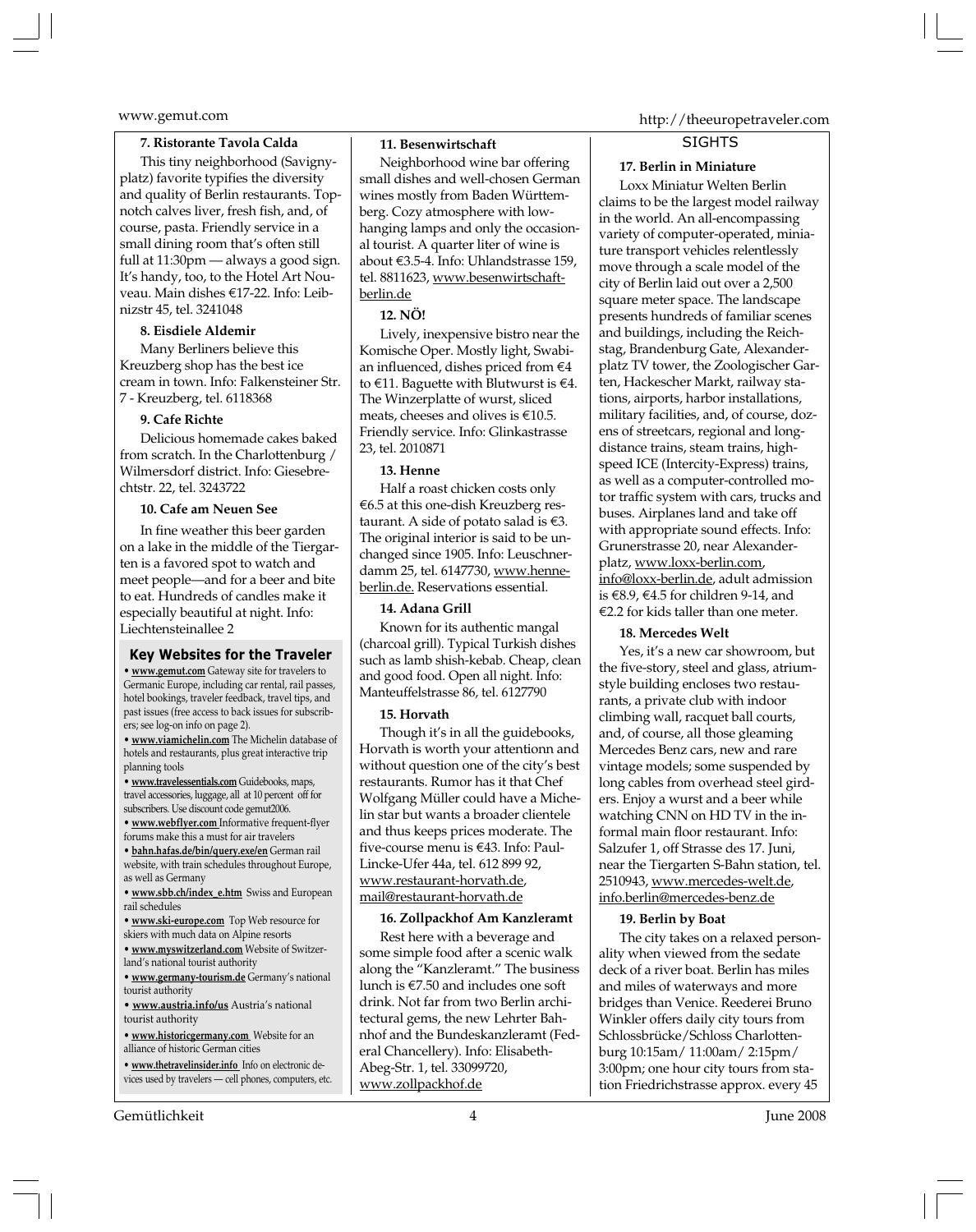#### http://theeuropetraveler.com www.gemut.com

min. starting at 10:15am from March through October. Info: tel. 349 95 95, www.reedereiwinkler.de

#### **20. Reichstag Dome**

Between the end of the war and unification, the Reichstag stood empty by the Wall, surrounded by weed infested vacant lots. Now it's the German seat of government, crowned by a stunning glass and metal dome providing visitors a 360-degree city view. Entry is free but lines are long. To avoid the crowds, some advise a visit late in the day, while others recommend bypassing the long lines by reserving a table at the roof terrace restaurant. Info: tel. 22 62 99 33, www.aviewoncities.com/berlin/ reichstag.htm

#### **21. Remains of the Wall**

In most of Berlin the only reminder of the Wall is a double row of paving stones marking where it once stood. The last significant segment a few hundred meters in length— is the so-called Wall Park along Eberswalder Strasse and Schwedter Strasse. The graffiti is remarkable. Info: Eberswalder Strasse/Schwedter Strasse, www.dailysoft.com/berlinwall/guide/wallpark.htm

#### **22. Potsdamer Platz**

The centerpiece of Berlin's rise from the ashes is Potsdamer Platz, once the city's lively heart, but a postwar vacant lot. In the '90s it was Europe's biggest building site and today seems the incarnation of every futuristic architectural dream design of the postwar era. Housing an IMAX theater, a film museum, and the great buildings of Daimler-Benz and Sony, it is a must-see for every Berlin visitor. Info: Potsdamer Platz, www.potsdamerplatz.de

#### **23. Ride the #100 Bus**

A cheap, easy way to get to many Berlin sights is via the double-decker #100 bus that goes from the Bahnhof Zoo station to Alexanderplatz in the *Mitte*. It runs frequently, enabling sightseers to get on and off along the way at such attractions as the Kaiser-Wilhelm Memorial Church, the Siegessäule (Victory Column), the Tiergarten, Bellevue castle, the Reichstag, Brandenburg Gate, the Deutsche

Staatsoper and St. Hedwigs Cathedral. Ride free with the Berlin Welcome Card.

#### **24. Water Clock at Europa Center**

This is a little quirky but if you have nothing better to do, duck into the Europa Center and see how this multi-story water clock keeps time. Info: Europa- Center, www.europacenter-berlin.de

#### **25. Soviet War Memorial-Treptow**

Dedicated to the Soviet soldiers lost in the 1945 Battle of Berlin. Before 1989, every Western tour bus was required to stop at this gaudy but moving monument in Treptow Park. The soldiers' remains rest in mass graves around the principal monument. Under terms of the unification, Germany continues to maintain this and other Soviet memorials on German soil. Info: Treptower Park

#### **26. Tacheles in Old East Berlin**

Walk the streets off Oranienburger Strasse, away from the new construction, and see crumbling buildings still with bullet holes. One of Berlin's strangest sights is Tacheles, a bombed-out, graffiti-ed to the max, former department store occupied by squatters while the building's postunification ownership is being resolved. Over the years it has become the center of Berlin's alternative culture. There are shops, artists' studios, a cafe, and an outdoor 'sculpture garden' with half-buried buses and wildly painted old cars. Info: Oranienburger Str. 54-56

#### **27. Stroll Kurfürstendamm**

Though some trumpet Friedrichstrasse in the *Mitte*, Kurfürstendamm is still Berlin's best shopping street. Walk west from the Memorial Church to Adenauer Platz and return on the opposite side of the street, about four kilometers. Stop for lunch at Dressler (Kurfürstendamm 207-208). Along the way you'll find all the big shops, Cartier, Louis Vuitton, Hermes, Gucci, etc. For a good sidetrip turn south on fashionable Fasanenstrasse. Info: www.kurfuerstendamm.de

#### **28. Zoologischer Garten**

One of the world's largest and best, the Berlin Zoo is home to more species than any other. Perhaps the most famous of the 14,000 animals are the rare giant pandas. Also on the grounds is a well-regarded aquarium. Info: www.zoo-berlin.de/en.html, admission: adults E12 to E18, families E20 to E45

#### **29. Dorotheenstädtischer Friedhof**

This pretty little urban cemetery is the final resting place of artists, musicians, and philosophers. A notable occupant is Bertolt Brecht, who collaborated with another Berliner, Kurt Weill, on *The Threepenny Opera* (from which came the popular song *Mack the Knife*). Brecht fled Nazi Germany in the '30s and wound up in the U.S. where he worked as a Hollywood screenwriter until being blacklisted as a communist. He lived out his final years in East Berlin (next door, at Chausseestr. 125, you can take a guided tour of his flat) and died in 1956 of a heart attack at the age of 58. His will called for a stiletto to be placed in his heart and that he be buried in a steel coffin so his corpse could not be eaten by worms. In 1990 the grave was vandalized with anti-Semitic slogans. Info: Chausseestr. 126, Kreuzberg

#### **30. New Main Rail Station**

Berlin's architecturally spectacular five-storey glass and steel railway station has now been in service for two years. Designed to handle a quarter of a million passengers per day, the structure has been called the most beautiful rail station in the world. "It looks like a giant glass spaceship has landed in the middle of Berlin," said one Stuttgart newspaper. Info: www.hbf-berlin.de

#### MUSEUMS

#### **31. DDR Museum**

This fascinating new hands-on museum recalls life in the former East Germany. Sit behind the wheel of a Trabant and rev its engine, watch government propaganda TV in an authentic DDR living room, and find out what it was like to be spied on in the museum's Stasi section. Info: Karl-Liebknecht-Strasse 1, tel. 847123731, www.ddr-museum.de, post@ddrmuseum.de, admission E3.5 to 5.5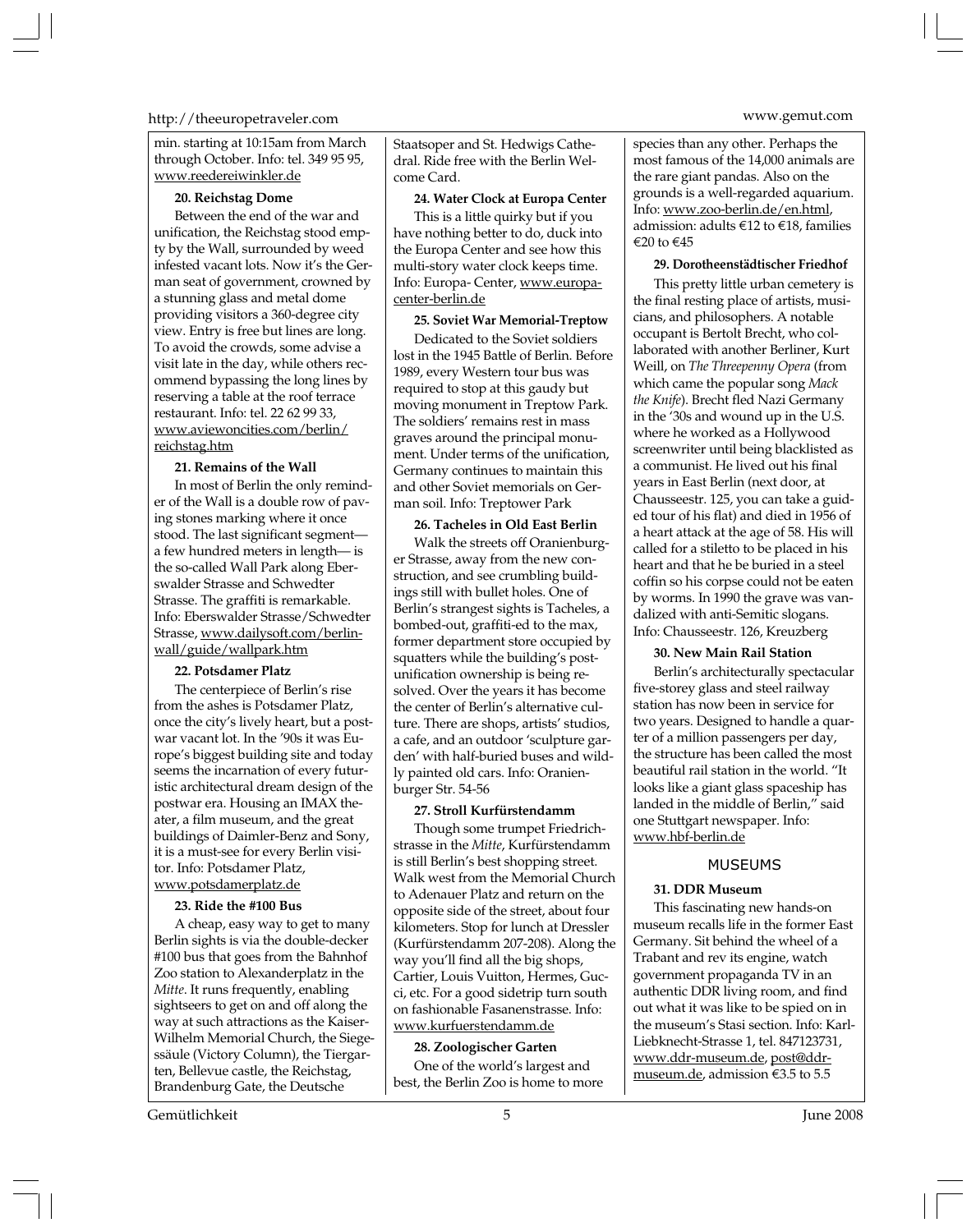#### **32. Berlin Film Museum**

Occupies three floors of the 14 storey Sony Center in the Potsdamer Platz. An electronically guided tour of the museum (included in the price of admission) takes visitors through nearly 100 years of German filmmaking, with a few glimpses of Hollywood thrown in. Movie clips include excerpts from epics of the 1920s and 1930s, such as *Metropolis* and *The Cabinet of Dr. Caligari*, while other presentations explore the dark era of the Cinema of National Socialism. Also on display is memorabilia of Billy Wilder, Ernst Lubitsch, Rainer Werner Fassbinder, Werner Herzog, Klaus Kinski, Hanna Schygulla, Fritz Lang, and, of course, that legendary Berliner, Marlene Dietrich. Info: Potsdamer Strasse 2, tel. 247 49-888, www.deutsche-kinemathek.de, museuminformation@kulturprojekteberlin.de, admission: €6 or €4.5 with Welcome Card

#### **33. Checkpoint Charlie Museum**

Not-to-be-missed documentation of the history of the Berlin Wall and the many East-to-West escape attempts. One of the few sections of the Wall still standing can be reached from here via Zimmerstrasse. Info: Friedrichstrasse 43-45, 253 7250, www.mauer-museum.com, info@mauermuseum.de, admission E9.5, students E5.5 (25 percent discount with Welcome Card).

#### **34. Deutsches Technikmuseum**

Locomotives, airplanes, manufacturing processes, machine tools, looms, computers, radios, cameras, diesel engines, steam engines, scientific instruments, paper machines, printing presses, and more. A new aeronautic and space collection opened in 2005. An automobile and motorcycle section is in the works. Many demonstrations and hands-on, interactive opportunities. Info: Trebbiner Str 9, tel. 49 30 90 254-0, www.dtmb.de, info@dtmb.de

#### **35. Georg Kolbe Museum**

Bauhaus/Secessionist-style sculptures from the first half of the 20th century. Even though he was blind the last 10 years of his life, Kolbe worked until his death in 1947. In one work completed during this period, *Der Befreite* (The Liberated), a beaten down figure reflects the emotion of postwar Germany. To see his most celebrated work, *Die Tänzerin* (ballerina), a bronze nude, go to the National Gallery. Info: Sensburger Allee 25, tel. 304 2144, www.georg-kolbemuseum.de

#### ENTERTAINMENT

#### **36. Ballhaus**

This chandeliered ballroom in the *Mitte* recalls prewar Berlin and delivers the sort of entertainment the city is famous for. The program is dinner with a variety of live music. It could be Argentine Tango, American Swing, or Vienna *lieder* (songs). The Pasta Opera (about once a month; more frequently in summer), combines a multi-course Italian dinner with popular operatic arias sung by costumed performers (see video clips at www.pastaopera.de). Info: Auguststr. 24, tel. 282 92 95, www.ballhaus.de, barbara@ballhaus-berlin.de

#### **37. Friedrichstadtpalast**

This showy, Las Vegas-style revue in the *Mitte* is a fun leftover from communist times, when tickets to its performances rewarded favored party apparatchiks. There are acrobats, a full orchestra, singers, dancers, opulent costumes, and elaborate stagecraft. Even the cheap seats have good sight-lines. Info: Friedrichstrasse 107, tel. 23 26 23 2,

#### www.friedrichstadtpalast.de, tickets@friedrichstadtpalast.de

#### **38. Komische Oper**

Top quality light opera at affordable prices—E8-62. This year's schedule includes Cole Porter's *Kiss Me Kate*, Lehar's *Das Land des Lächelns* (Land of Smiles), *La Boheme*, *Madama Butterfly*, and Berliners Kurt Weill and Bertolt Brecht's *Rise and Fall of the City of Mahagonny*. Red velvet and chandeliers. Info: Behrenstr 55-57, www.komische-oper-berlin.de, info@komische-oper-berlin.de

#### **39. A-Trane Jazz Club**

Small, friendly nightclub in Savignyplatz district featuring modern jazz. Sometimes there is a small cover charge, but often not. Check the

www.gemut.com http://theeuropetraveler.com

schedule of performances and make advance reservations on the web. Info: Bleibtreustr. 1, 313 25 50, http:// a-trane.de, info@a-trane.de

#### **40. See a Movie**

Berlin has dozens of theaters that frequently or occasionally exhibit English-language films with German subtitles. Look in the listings for 'OV' meaning the film is shown in it's original version. For a long list of Berlin movie houses that show films in English visit www.berlinfo.com. For a list of movies shot in and around Berlin, go to http://german.about.com/ library/blfilms\_berlin.htm

#### **41. Aquarium in Radisson Hotel**

In the spacious atrium lobby of the Radisson Hotel, a great blue columnar aquarium containing 2,500 tropical fish rises several stories high. Worth a peek. Info: Karl-Liebknecht-Strasse 5, 49 30 23828-0, www.radissonsas.com, info.berlin@radissonsas.com

#### **TOURS**

#### **42. Guided Art Tour with GoArt!**

Even the *New York Times* has recognized Berlin's ascendance on the contemporary art front. So how does one find the galleries and studios of young, emerging artists? Enter GoArt! which offers a variety of thematic tours within the city's contemporary art scene.

• The *Art Now Berlin* tour visits public spaces and private galleries.

• *Berlin Artists* organizes studio visits and meetings with artists and designers. This is not for the "I know what I like" casual art buff; prices range from E70 to E79 per hour. Info: Halle am Wasser (behind Hamburger Bahnhof), Invalidenstrasse 50-51, tel. 3087 3626, www.goart-berlin.de, contact@goart-berlin.de

#### **43. Tour the Wall and DDR Sights by Bicycle**

On Tuesdays, Thursdays, and Saturdays, April 1 through October 31, take a seven-mile bike trip along the former "Death Strip." The tour passes the remaining sections of the wall and stops at several historic sites including the "Tränenpalast" (palace

Gemütlichkeit 6 June 2008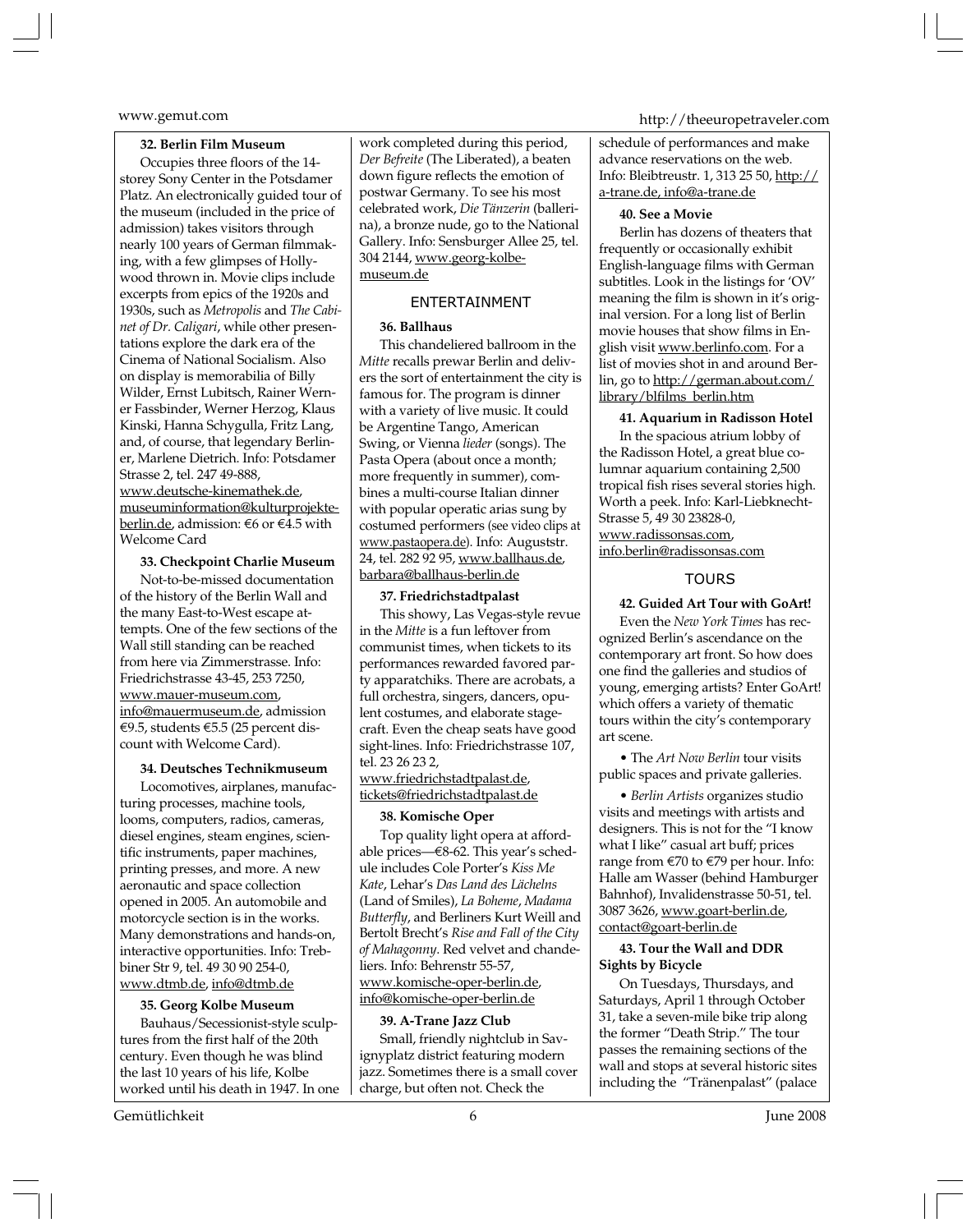#### http://theeuropetraveler.com www.gemut.com

of tears) built in the 1960s to process citizens headed for West Berlin. The name comes from the numerous tearful partings in its courtyard. Info: tel. 43 73 9999, www.berlinonbike.de, €17 including bike. Discounts for Welcome Card holders

#### **44. Templehof Airport**

Better hurry, because the hub airport of the Berlin Airlift is scheduled to close in October. The tour takes two hours and costs E12. For E159 you can also take a 35-minute ride in a DC 3, called the "Candy Bomber" because many airlift pilots on final approach threw candy out of the planes to kids on the ground. In front of the huge building, part of the Airlift Memorial, is a plaque listing the 78 pilots and support personnel who died ensuring Berlin's food and other supplies in 1948-49 when the Soviets cut off highway and rail access to the city. Info: Air Service Berlin, behind counter 28, www.air-service-berlin.de

#### **45. Berlin Underground**

Berliner Unterwelten e.V. offers regular tours of Berlin's underground installations, predominantly in the spaces below the Gesundbrunnen U-Bahn station. The main theme of tour #1, *Dark Worlds*, is the Allied bombing campaign and civilian shelters. Another tour is in the Flak tower and explores two of the original seven floors of Berlin's largest bunker complex. Dress warmly and wear good shoes. Safety helmets are provided. Info: Brunnenstraße 105, in Gesundbrunnen U-Bahn Station, tel. 49 91 05 17, www.berlinerunterwelten.de

#### SHOPPING

#### **46. Weekend Flea Market**

The Saturday/Sunday flea market on Strasse des 17. Juni (200 meters from the Tiergarten Station) is Berlin's largest. Long rows of stalls feature art, handicrafts, antiques, and, of course, plenty of junk. Info: Strasse des 17 Juni, Tiergarten Station

**47. Antique Shopping Under the S-Bahn**

A string of upscale flea market quality shops and restaurants built into the brick trestle supporting the S-Bahn tracks in eastern Berlin. All are connected by interior doors thereby allowing visitors to pass from store to store without going outside. Info: Friedrichstrasse/ Georgenstrasse, tel. 2082-655, www.berliner-antikmarkt.de, info@antikmarkt-berlin.de

#### **48. Hertha BSC Fanshop**

Good place to find an out-ofthe-ordinary gift for the young soccer fan is the Hertha Berlin Fanshop in the Europa-Center near the Kaiser-Wilhelm Memorial Church. Info: Europa- Center, www.europa-center-berlin.de

#### **49. Kreuzberg/Bergmannstrasse**

You might be surprised, as I was, to learn that during the Cold War, scruffy Kreuzberg was part of West, not East, Berlin. Prior to unification the district was one of the city's poorest, with a large percentage of immigrants, many of Turkish ancestry. Though smart shops and upmarket restaurants are popping up like mushrooms in May, the district retains its alternative ambience. The main walking streets/areas are York Strasse, Gneisenau Strasse, Bergmann Strasse and Viktoria Park. Lots of good, cheap restaurants, ethnic snackstands, funky bars and off-beat shops. Info: www.net4.com/berlin/ Berlin\_Kreuzberg61.e.html

#### **50. Komische Oper Store**

Fascinating shop that sells props from performances of the Komische Oper. Naturally, much of the merchandise for sale—and some of it is authentic— reflects the *Jugenstihl*/Art Nouveau period in which light opera flourished. Info: Across from Komische Oper M

#### *SWISS DESTINATIONS Continued from page 1*

a boat ride on the lake, perhaps disembarking for lunch at Gandria, a quaint but tourist-ridden hamlet built on the steep cliffside overlooking the lake.

Hotel Forni

Though its sleeping accommodations are more than adequate, one most remembers the Forni's restaurant, and wonders why Michelin withholds a star. This is serious cuisine but in a relaxed atmosphere, perhaps not a plus in Michelin's eyes. There are two eating areas, one a typical *Stübli* of bare-wood tables and a bar with beer taps, and the other a bright, inviting space of granite floors, light wood-slat ceilings, and white linen-covered tables, each lit by hanging halogen lamps. First courses, such as risotto with fresh asparagus and bacon pieces, are CH 24 to CH 28, while *primi piatti,* such as roast rabbit with *canederli* (similar to gnocchi), range from CH 32 to CH 49. I recall an appetizer of earthy, sauteed wild mushrooms in feathery phyllo pastry, and the most tender, least gamey, venison filets ever. The wine list gets a Michelin "particularly interesting" notation. A silky half-liter of local Merlot (CH 25). from nearby Losone and suggested by our waiter, was top-flight. Without beverages, expect to pay \$50 to \$70 per person for dinner. Contact: Hotel Forni, Airolo, tel. +41/091/8691 270, fax 691 523, info@forni.ch, www.forni.ch. Doubles start at CH 150

#### **Bivio**

*S*ituated at the junction of two historic mountain passes—the Julier and the Septimer—at the edge of the Engadine preserve, and just 22 kilometers from the famed ski resort of St. Moritz, this alpine village of 260 residents offers convenient access to spectacular Alpine hiking, wildflower blooms, and skiing. Backcountry skiers do overrun the town during the winter high season, but they are primarily Swiss, German, and Austrian visitors, not Americans.

Summer brings hikers, mountain bikers, and motorcyclists to the winding roads and rugged terrain. (Also among Bivio's regular guests are herds of cows that arrive by train from farms near Bern to graze the surrounding pastures in summer no wonder the milk chocolate tastes so good.) And in the spring and au-

Gemütlichkeit June 2008